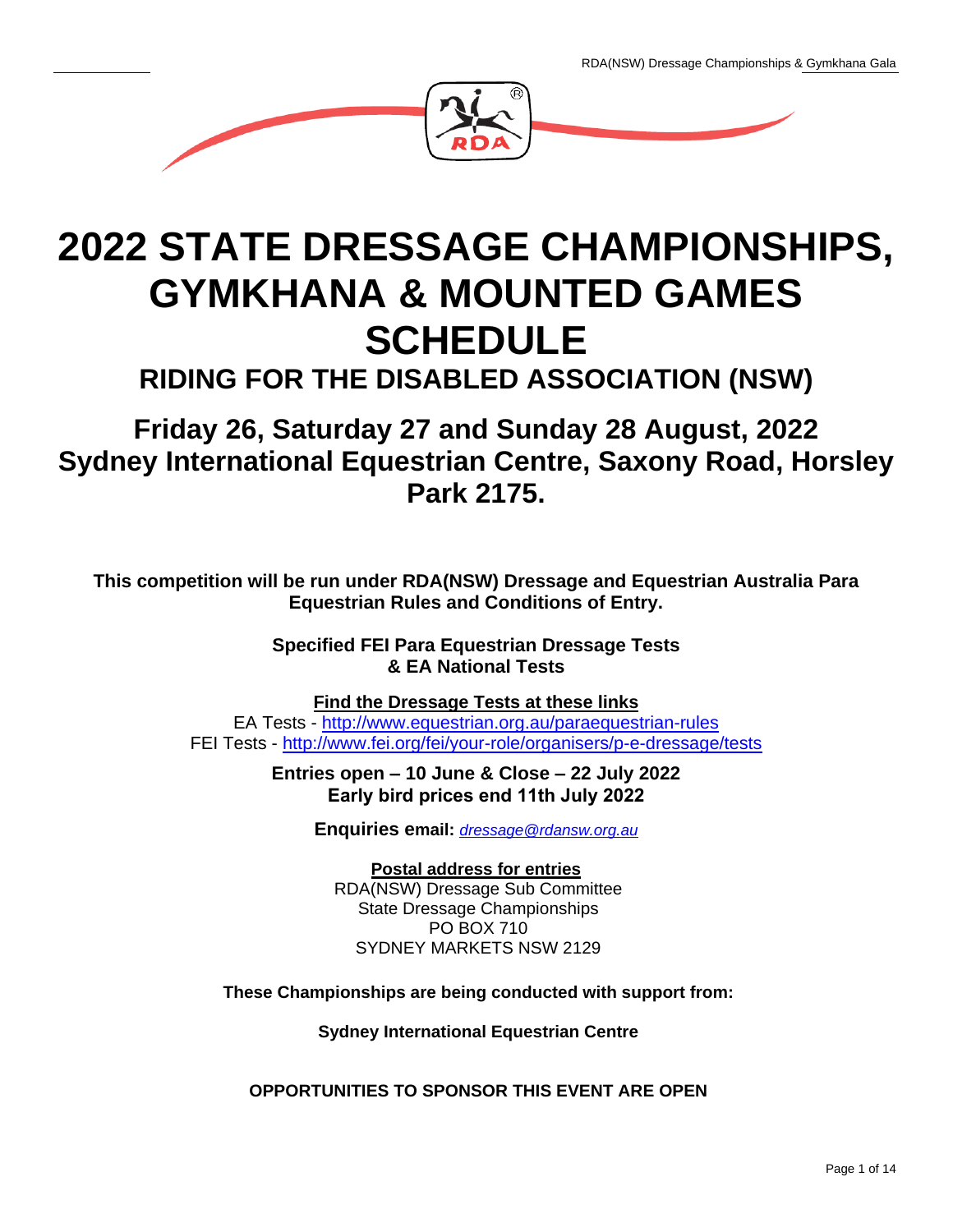## **RIDING FOR THE DISABLED NEW SOUTH WALES STATE DRESSAGE CHAMPIONSHIPS & GYMKHANA GALA AND MOUNTED GAMES EVENTS**

The following riders are eligible to enter this competition:

- All RDA(NSW) Centre registered Riders (whether classified or not)
- All RDA (NSW) Associated members (whether classified or not)
- Interstate RDA registered riders (whether classified or not)
- All Virtus Classified Riders
- All individual riders with a diagnosable disability conditions must be declared on the entry form.

The dressage tests being utilised are sourced from Para-Equestrian FEI tests and Equestrian Australia Para-Equestrian tests (for sections B, C & D as specified). All Grade IV and V tests are conducted in a 20 x 60 metre arena, including EA Para Equestrian tests.

Each Grade will be divided into the following sections:

| Section A | Registered Para Equestrian and Virtus Classified riders, who wish to ride at an                                      |
|-----------|----------------------------------------------------------------------------------------------------------------------|
|           | international level, must ride within their classification grade. From 2017 this section will                        |
|           | also include Section C Unclassified or Classified Riders that have placed 1 <sup>st</sup> or 2 <sup>nd</sup> with at |
|           | least 55% for 2 consecutive years in Section $C$ – within the same grade.                                            |
| Section B | Registered Para Equestrian and Virtus Classified Riders who do not wish to compete at                                |
|           | an international level (ie within Section A), must ride within their classification grade.                           |
| Section C | Classified & Unclassified Riders (with a diagnosable disability), compete at their most                              |
|           | appropriate level. Riders competing in Open competitions, must ride at the same level                                |
|           | as open competition – please supply one recent test.                                                                 |
| Section D | Unclassified Riders (with a diagnosable disability), who would like to participate in an                             |
|           | Introductory Test and/or Gymkhana.                                                                                   |

#### **Sharing of horses**

Sharing of horses between riders is possible within competition rules, however an individual horse, used only for dressage, may be used to a maximum of 4 dressage tests in any one day and a total of 6 dressage tests over the Saturday and Sunday. A horse may not be used for more than a total of 6 events – made up of all dressage and gymkhana events (Friday, Saturday and Sunday). Horses being ridden in the Gymkhana Gala only may be ridden by up to 3 riders.

Shared horses may not be ridden within the same grade/section, with the exception of Section D riders. If riders elect to ride the same horse in the same class – then one rider must ride non-competitively and must ride after the competitive rider. The non-competitive rider, will be scored but does not place within the event.

This ruling starts from the commencement of the first competition event (gymkhana or dressage) and remains in force until the conclusion of the last event (gymkhana or dressage) over the entire competition period the event is being conducted (weekday(s) and weekend inclusive). This rule will be strictly administered.

#### **Competition Period = 9am Friday until 3pm Sunday**

Proposed Competition schedule – to be confirmed based on number of entries etc

| Friday          | <b>Rider in Action</b>       | <b>Prix Caprilli</b> |
|-----------------|------------------------------|----------------------|
| <b>Saturday</b> | Team Tests & Section D Tests | All Freestyle tests  |
| <b>Sunday</b>   | <b>Championship Tests</b>    |                      |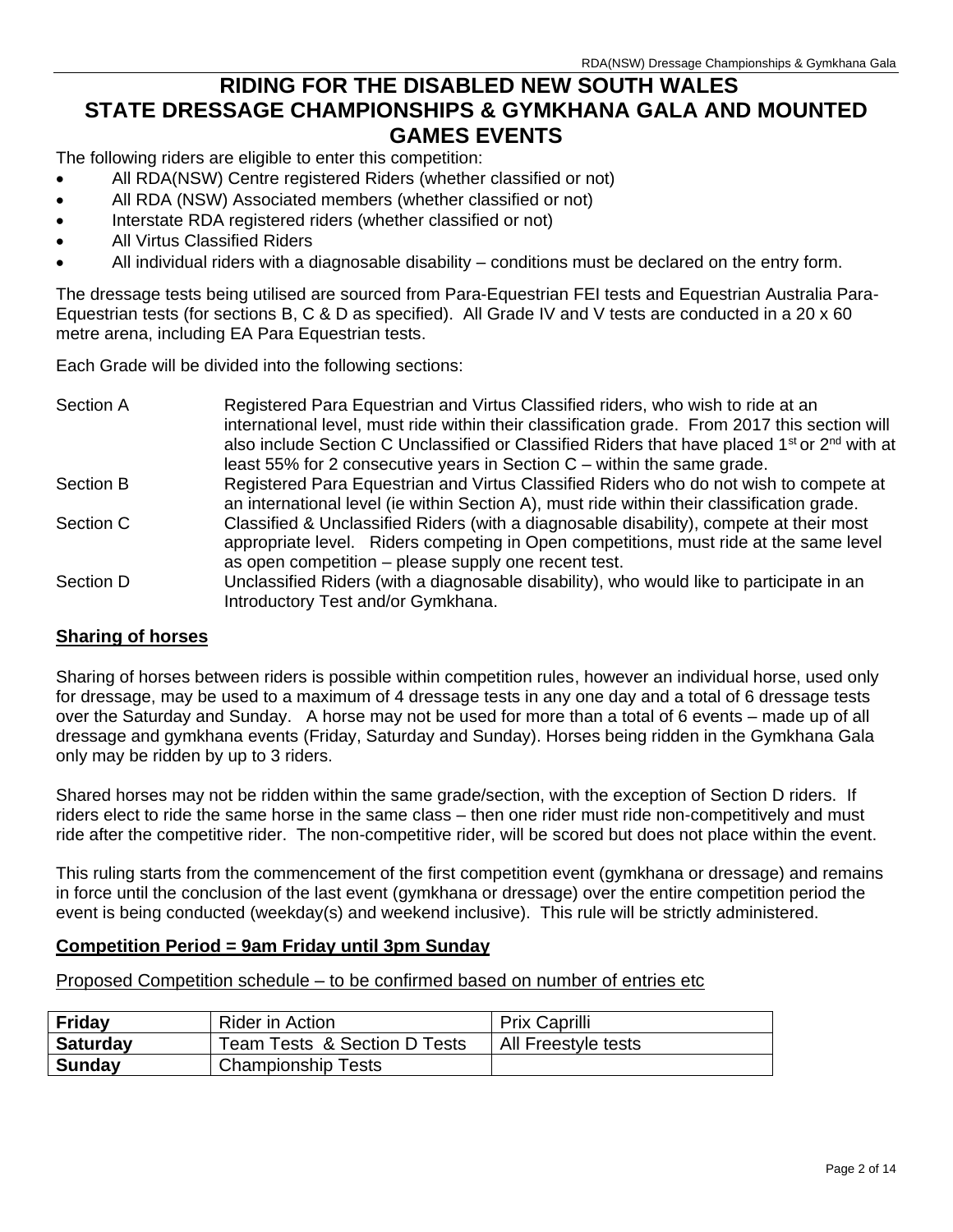### **SCHEDULE OF COMPETITIONS – DRESSAGE CHAMPIONSHIPS**

Riders must choose to ride in one Grade only. Section A & B are for formally classified riders.

|                               |                                                                                                       | <b>GRADE 1 - Walk Only</b><br>All Grade 1 Tests are run in the smaller arena sized 20m x 40m |                    |  |  |  |  |
|-------------------------------|-------------------------------------------------------------------------------------------------------|----------------------------------------------------------------------------------------------|--------------------|--|--|--|--|
|                               | <b>Preliminary</b>                                                                                    | Championship                                                                                 | Freestyle          |  |  |  |  |
| SECTION A (classified)        | Grade 1                                                                                               | Grade 1                                                                                      | Grade 1            |  |  |  |  |
|                               | FEI Para Equestrian Team Test                                                                         | FEI Para Equestrian                                                                          | EA Para Equestrian |  |  |  |  |
|                               | (2022)                                                                                                | Individual Test (2022)                                                                       | Freestyle 2022     |  |  |  |  |
| SECTION B (classified)        | EA Para Dressage                                                                                      | EA Para Dressage                                                                             |                    |  |  |  |  |
| SECTION C (unclassified)      | Grade 1 L3                                                                                            | Grade 1 L4                                                                                   |                    |  |  |  |  |
| <b>GRADE 2</b>                |                                                                                                       |                                                                                              |                    |  |  |  |  |
|                               |                                                                                                       | All Grade 2 Tests are run in the smaller arena sized 20m x 40m                               |                    |  |  |  |  |
|                               | <b>Preliminary</b>                                                                                    | Championship                                                                                 | Freestyle          |  |  |  |  |
| <b>SECTION A (classified)</b> | Grade 2                                                                                               | Grade 2                                                                                      | Grade 2            |  |  |  |  |
|                               | FEI Para Equestrian Team Test                                                                         | FEI Para Equestrian                                                                          | EA Para Equestrian |  |  |  |  |
|                               | (2022)                                                                                                | Individual Test (2022)                                                                       | Freestyle 2022     |  |  |  |  |
| SECTION B (classified)        | EA Para Dressage                                                                                      | EA Para Dressage                                                                             |                    |  |  |  |  |
| SECTION C (unclassified)      | Grade 2 L3                                                                                            | Grade 2 L4                                                                                   |                    |  |  |  |  |
|                               |                                                                                                       | <b>GRADE 3</b>                                                                               |                    |  |  |  |  |
|                               |                                                                                                       | All Grade 3 Tests are run in the smaller arena sized 20m x 40m                               |                    |  |  |  |  |
|                               | Preliminary                                                                                           | Championship                                                                                 | Freestyle          |  |  |  |  |
| SECTION A (classified)        | Grade 2                                                                                               | Grade 3                                                                                      | Grade 3            |  |  |  |  |
|                               | FEI Para Equestrian Team Test                                                                         | FEI Para Equestrian                                                                          | EA Para Equestrian |  |  |  |  |
|                               | (2022)                                                                                                | Individual Test (2022)                                                                       | Freestyle 2022     |  |  |  |  |
| SECTION B (classified)        | EA Para Dressage                                                                                      | EA Para Dressage                                                                             |                    |  |  |  |  |
| SECTION C (unclassified)      | Grade 3 L3                                                                                            | Grade 3L4                                                                                    |                    |  |  |  |  |
|                               |                                                                                                       | <b>GRADE 4</b>                                                                               |                    |  |  |  |  |
|                               |                                                                                                       | All Grade 4 Tests are conducted in the large arena sized 20m x 60m.                          |                    |  |  |  |  |
|                               | <b>Preliminary</b>                                                                                    | Championship                                                                                 | Freestyle          |  |  |  |  |
| SECTION A (classified)        | Grade 4                                                                                               | Grade 4                                                                                      | Grade 4            |  |  |  |  |
|                               | FEI Para Equestrian                                                                                   | FEI Para Equestrian                                                                          | EA Para Equestrian |  |  |  |  |
|                               | Team Test (2022)                                                                                      | Individual Test (2022)                                                                       | Freestyle 2022     |  |  |  |  |
| <b>SECTION B (classified)</b> | FEI Para Equestrian                                                                                   | FEI Para Equestrian                                                                          |                    |  |  |  |  |
|                               | Introductory Test B                                                                                   | Novice A Test                                                                                |                    |  |  |  |  |
|                               |                                                                                                       |                                                                                              |                    |  |  |  |  |
| SECTION C (unclassified)      | EA Para Dressage                                                                                      | EA Para Dressage                                                                             |                    |  |  |  |  |
|                               | Grade 4 L2                                                                                            | Grade 4 L3<br><b>GRADE 5</b>                                                                 |                    |  |  |  |  |
|                               |                                                                                                       | All Grade 5 Tests are conducted in the large arena sized 20m x 60m                           |                    |  |  |  |  |
|                               | <b>Preliminary</b>                                                                                    | Championship                                                                                 | Freestyle          |  |  |  |  |
| <b>SECTION A (classified)</b> | Grade 5                                                                                               | Grade 5                                                                                      | Grade 5            |  |  |  |  |
|                               | FEI Para Equestrian                                                                                   | FEI Para Equestrian                                                                          | EA Para Equestrian |  |  |  |  |
|                               | <b>Team Test (2022)</b>                                                                               | Championship Test (2022)                                                                     | Freestyle 2022     |  |  |  |  |
| SECTION B (classified)        | FEI Para Equestrian                                                                                   | FEI Para Equestrian                                                                          |                    |  |  |  |  |
|                               | Introductory B Test                                                                                   | Novice A Test                                                                                |                    |  |  |  |  |
| SECTION C (unclassified)      | EA Para Dressage                                                                                      | EA Para Dressage                                                                             |                    |  |  |  |  |
|                               | Grade 5 L2                                                                                            | Grade 5 L3                                                                                   |                    |  |  |  |  |
|                               |                                                                                                       |                                                                                              |                    |  |  |  |  |
|                               | Section A in 60m X 20m arena - Section B in 40m X 20m arena - halt at beginning of test to be omitted | <b>GRADE 6 - Virtus Classification</b>                                                       |                    |  |  |  |  |
|                               | Preliminary                                                                                           | Championship                                                                                 | Freestyle          |  |  |  |  |
|                               |                                                                                                       |                                                                                              |                    |  |  |  |  |

|                        | г гонншагу          | <b>UIRIIIDIUIISIIID</b> | <b>TIGGSLAIG</b>          |
|------------------------|---------------------|-------------------------|---------------------------|
| SECTION A (classified) | Grade 4             | Grade 4                 | Grade 4                   |
|                        | FEI Para Equestrian | FEI Para Equestrian     | <b>EA Para Equestrian</b> |
|                        | Introductory B Test | Novice A Test           | Freestyle 2022            |
| SECTION B (classified) | Grade 2             | Grade 2                 | Grade 2                   |
|                        | FEI Para Equestrian | FEI Para Equestrian     | EA Para Equestrian        |
|                        | Introductory B Test | Novice A Test           | Freestyle 2022            |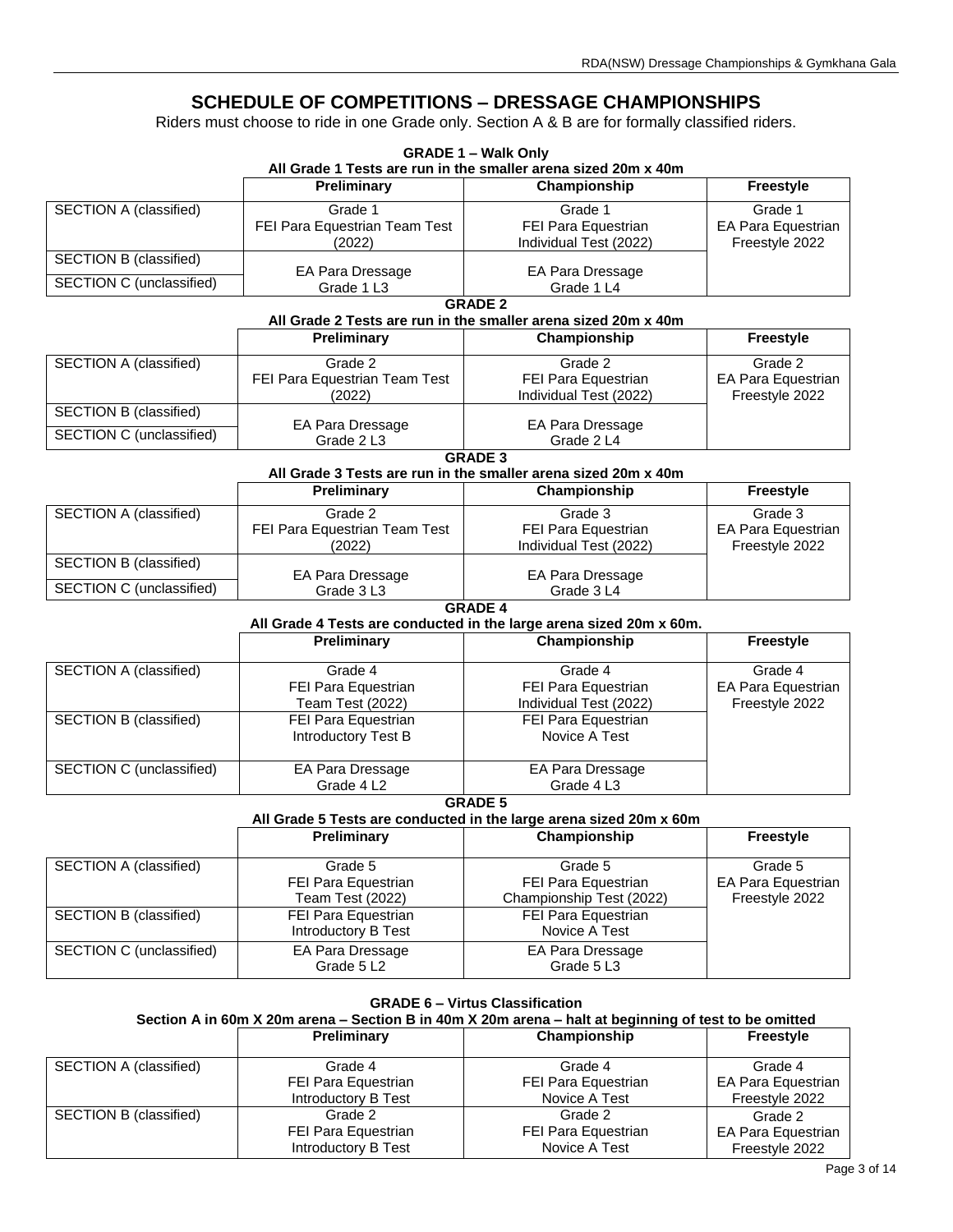#### SECTION D – Introductory Tests – 1 test only per competitor – Saturday Only

- Grade 1 EA Para-Equestrian Grade 1 L3 (2022)
- Grade 2 EA Para-Equestrian Grade 2 L3 (2022)
- Grade 3 EA Para-Equestrian Grade 3 L3 (2022)
- Grade 4 EA Para-Equestrian Grade 4 L2 (2022)
- Grade 5 EA Para-Equestrian Grade 5 L2 (2022)

## *DRESSAGE CHAMPIONSHIP EVENT CONDITIONS OF ENTRY*

- 1. The event will be conducted in accordance with current RDA (NSW) Dressage Rules, FEI and EA Paraequestrian Rules, unless otherwise stated within these entry conditions
- 2. Eligibility:
	- a. This competition is open to the following riders:
	- b. All RDA(NSW) Centre registered Riders (whether classified or not)
	- c. All RDA (NSW) Associated members (whether classified or not) Associate Membership must be completed by 1<sup>st</sup> July 2022.
	- d. Interstate RDA members (whether classified or not)
	- e. All Virtus Classified Riders
	- f. All individual riders with a diagnosable disability please provide supporting medical evidence
- 3. Riders, competing in Sections A or B, must ride within their Para Equestrian or Virtus classification.
- 4. Section C horse/rider combinations cannot compete across grades, ie can only ride in one Section of each Grade eg Grade I/Section C.
- 5. Riders may compete in the State Championships if they reach their 12<sup>th</sup> birthday in the year of the Championships. There is no upper age limit.
- 6. If riders are under the age of 12 and will not reach their  $12<sup>th</sup>$  birthday in the Championship year, they are eligible to compete in the Junior Championship. (also see Rule 10)
- 7. Qualification required: All Riders new to this competition must supply evidence of two results within the past two years, these must be two separate events, with their State entry. Results must be 55% or above and may be obtained from RDA (NSW) State Video, Regional or Open competitions. Competitors are encouraged to provide results from the most recent events attended. Riders competing in the Introductory/Section D tests must supply at least one result from a previous video, regional or open competition. NB - due to COVID restrictions – this will has been extended to cover 3 years only for 2022 championships.
- 8. Entry Fee Entry fee is payable at time of entry.
- 9. Late Entries WILL NOT BE ACCEPTED UNDER ANY CIRCUMSTANCES.
- 10. Stallions are not permitted to be ridden by RDA (NSW) Centre riders. Stallions must abide by Equestrian Australia Stallion Safe Practices Guidelines at all times and be under the control of a competent handler. Green Discs must be displayed at all times. Stallions must be stabled and supervised at all times.
- 11. The RDA (NSW) State Dressage Championship Organising Committee, may exclude any entrants with Stallions from participating in the competition - if at any time the Stallion Safe Practices guidelines are not followed or the entrant's horse is deemed out of control or not in control by a competent horse handler.
- 12. Withdrawals/Scratchings should be lodged as early as possible by email [dressage@rdansw.org.au](mailto:dressage@rdansw.org.au) to enable the draw to be updated. All Veterinary/Medical withdrawals must be accompanied by either a doctor/veterinary's certificate and may be entitled to stable, bedding and accommodation cost refunds if notified by 20 August, 2022. Change of Horse - Horses may be changed, only if a second horse has been nominated on the entry form. The Dressage Committee must be informed of the change by 10 August. 2022. Substitutions after this date must be referred to Louise Neill – dressage@rdansw.org.au. Only the alternate horse, named on the entry form will be accepted for substitution. Such applications must state reason for change and be accompanied by suitable supporting documentation i.e. vet certificate. Substitutions will only be accepted upon a vote from the committee. Under normal circumstances a horse cannot be changed after the closing date. Interstate Riders riding borrowed horses are permitted to submit Horse names by 6pm 25 August, 2022.
- 13. Placings and Trophies ribbons will be awarded to  $4<sup>th</sup>$  place or further at the discretion of the committee. Ribbons, rosettes and/or Trophies will be awarded to Grade Championships, overall Section C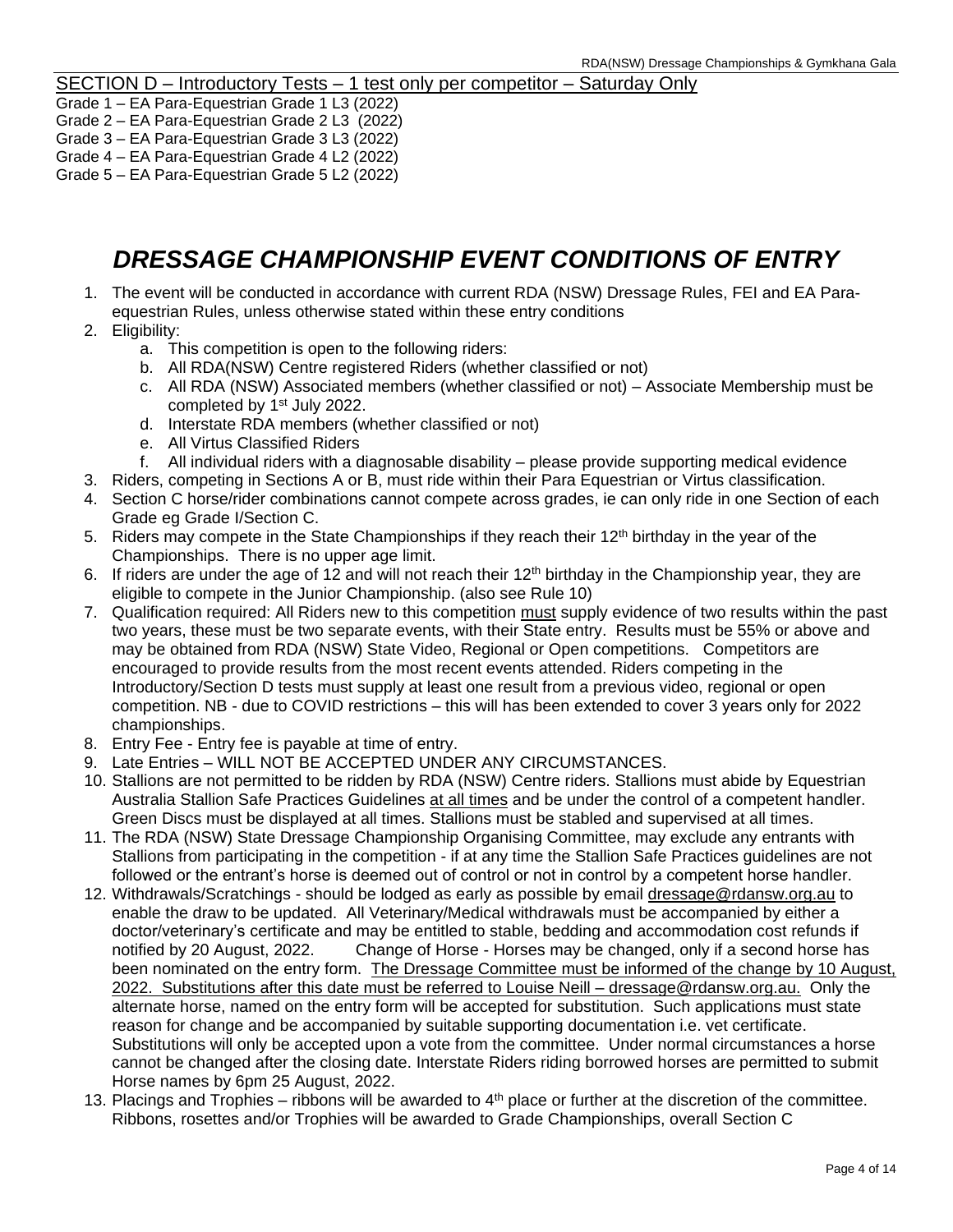Championship, Overall Grade Championship and Junior Championship Rider Championship. Reserve Championships will be awarded according to rules stated in this schedule.

- 14. Applications to compete for non-classified riders, must be accompanied by supporting medical documentation and riders must ride at the level they are competing in open competition. They may only ride as Section C. All Section C Riders are to provide copies of documentation evidencing the level they are competing at with their entry form (eg: a copy of latest test result - declaration from Coach).
- 15. Profile 39 Riders (riders with Intellectual Disabilities) currently under the Para-Equestrian International rules, currently ID riders are not recognised. However we welcome all riders, but they are expected to ride in Grade 4, Section C – unless competing in Grade 6 as a classified Virtus Rider.
- 16. Grade 6 has been created to enable Virtus classified riders to compete in tests specifically designed for their disability – this grade is open to Section A, and B competitors only – there is no Section C.
- 17. If an Intellectually impaired rider falls into both physical and I.D. categories they must choose which grade is most appropriate for their circumstances. Riders falling into this category may only compete at one Grade level, i.e. they may rider Grade 6 tests or Grades 1 through 5, whichever is the most appropriate.
- 18. Intellectually Impaired riders wishing to execute the freestyle test must ride the test relevant to the section they are competing in – Section A – Grade 4 and Section B – Grade 3 tests
- 19. Riders currently riding as an RDA Centre Registered rider, must have an RDA coach accompany them. Associate Riders may utilise their own coach, but must advise their Chef d'Equipe prior to arriving at the venue.
- 20. Equipment used must conform to RDA (NSW) rules & EA Para-Equestrian rules. Contact the Dressage Secretary for confirmation of special equipment.
- 21. Nosebands must be worn.
- 22. Bitless bridles are not permitted
- 23. Teams A Team may comprise of up to 4 Riders, with the best three percentages to count. A Team must comprise of at least 2 Grades – with at least one rider from Grades 1, 2 or 3 being included. A Team must also include 1 Section C Rider. The percentage from the Preliminary/team test will be will be utilised in the calculation of this event. The teams must be nominated no later than 07.30 the Saturday of the event, PRIOR to the commencement of the dressage phase, IN WRITING to the Dressage Secretary. Composite teams are permitted. All riders are encouraged to enter this event.
- 24. Riding of Horses for warm up All Sections
- 25. Horses for Grades I, 2 and 3 may be ridden and schooled for up to twenty (20) minutes per day by the trainer/coach or another rider designated by the competing rider's Centre Coach. The total time allowed for the above training will be carefully observed and regulated by Stewards. Horses may not be schooled by the above riders unless an Official Steward is present. The warm up rider must be nominated on the entry form – no variance will be allowed without appropriate supporting documentation being provided. A decision will be made by the Dressage Committee as to whether or not a change will be permitted.
- 26. Horses for Grades 4, 5 and 6. can only be warmed up by the competitor.
- 27. A rider should wear:
	- Light coloured jodhpurs or riding pants.
	- Long or short boots.
	- Shirt & Tie or Stock.
	- Riding Jacket, Centre coloured windcheater or vest.
	- Gloves should be worn, wherever possible.
	- AS/NZS 3838 or equivalent helmet must not have a manufacture date older than 5 years.
	- Safety Helmet and boots must be worn at all times whilst mounted, by all riders.
- 28. Gear check is compulsory before each and every test. Riders should report for gear checking no later than 10 minutes before their allocated draw times.
- 29. It is the rider's responsibility to ensure they are on time for their tests. Riders must present to the nominated arena in time for their allocated draw time or may be eliminated.
- 30. Riders or their representative must acknowledge the Chief Judge located at C and the remaining judges located around the arena before execution of each test. Entering the arena before the "bell" has been sounded could incur elimination. Please ride around the outside of the arena to report to the judges.
- 31. A horse may only be ridden by one Rider within any one Grade, whether a classified or unclassified competitor. With the exception of Section D riders – where they wish to ride a "shared horse" in the same event as another rider, they may do so, but will be placed in the draw after the higher section rider. Except Grades 1 and 2, where two riders may ride the same tests within the same section, but will ride in reverse order over the two days, so as not to advantage one rider above the other. Exception refer shared horses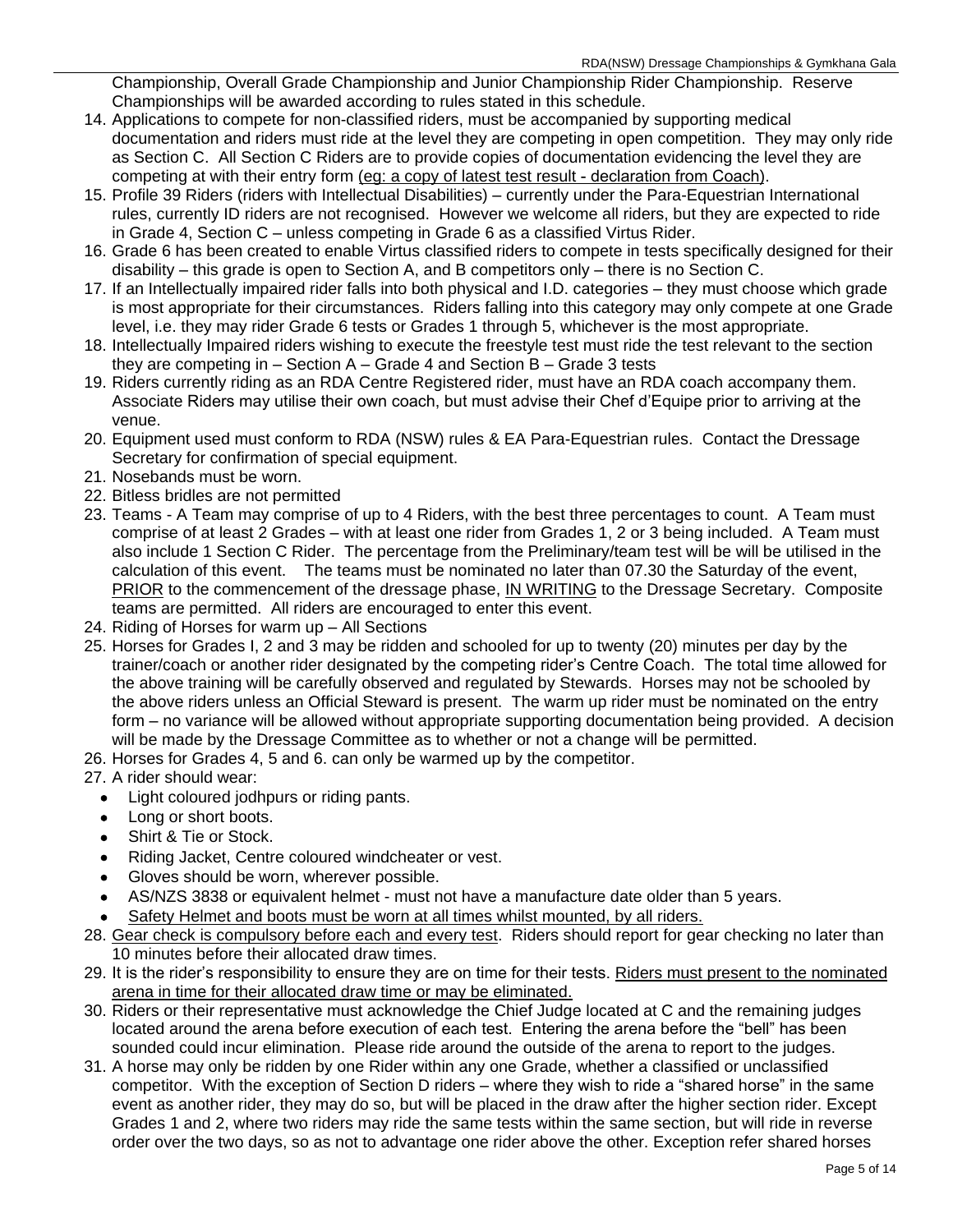- 32. An individual horse, dressage competition only, may be ridden for 4 dressage tests in any one day and a total of 6 dressage tests over Saturday and Sunday. An individual horse may not be used for more than a total of 6 events - made up of the dressage and gymkhana events (Friday, Saturday and Sunday).
- 33. A Rider may only enter consecutive tests within their Grade/Section. Ie. they cannot rider one Grade I test and another Grade II. Both tests must be within the same Grading and Section eg Grade I/Section C.
- 34. Any rider may not ride more than 2 dressage tests (per horse). This does not include the Freestyle.
- 35. All Section C riders are encouraged to compete in the Freestyle. Section C riders must ride the Freestyle Test appropriate for the grade they are competing in.
- 36. A rider may compete in two grades on two different horses, they may not compete two horses in any one grade in a competitive manner.

## *THE FOLLOWING STATE DRESSAGE CHAMPIONSHIP AWARDS WILL BE MADE:*

### **RDA(NSW) Grade Championship and Trophy – Limited to RDA(NSW) Classified Registered Associate and RDA(NSW) Centre riders - Grades I, II, III, IV & V individually (Section A Riders)**

 The rider with the highest total percentage from the FEI Para Equestrian Individual Championship test and the FEI Para Equestrian Freestyle will be deemed to be the Champion.

- Both the Championship and Freestyle percentages will be added together to achieve a final percentile score
- The rider with the highest score will be awarded the championship per grade championship/second highest score the reserve
- In the case of equality of percentages, the rider with the highest percentage in the Championship test is deemed to be the winner.
- If there is equality of percentages, in the Individual Championship test, then both riders are equal Champions. No Reserve Championship will be awarded in this situation.

*Riders must be a registered/classified RDA(NSW) rider (either through a Centre or as an Associate Member) to be eligible for this award.*

#### **RDA(NSW) Overall Grade Championship – Limited to RDA(NSW) Registered Associate and Centre classified riders - Grades I, II, III, IV & V individually (Section A, and B).**

- An overall Graded Champion shall be awarded on a final percentage score.
- A loading shall be added for the Section A & B tests (when Sect B riders compete at a different level to Section C) – acknowledging the higher ranked tests
- The Freestyle will be ranked equally for Sections A and B.
- The two straight dressage tests together with the Freestyle will count towards the award.
- All three tests must be ridden to be eligible for Championship.
- Championship loading for Section A will be plus 10% score, Section B as plus 5% score

#### *Riders must be a registered RDA(NSW) rider (either through a Centre or as an Associate Member) to be eligible for this award.*

#### **Open Championship – Open to RDA(NSW) & Open Riders - Grades I, II, III, IV, and V individually (Section A & B & C classified and unclassified Riders). Section C riders may compete at an elevated level**

- An Open Grade Champion shall be awarded on a final percentage score.
- A loading shall be added for the Section A & B tests (when Sect B riders compete at a different level to Section C) - acknowledging the higher ranked tests
- The two straight dressage tests will count towards the award.
- Championship loading for Section A will be plus 10% score, Section B as plus 5% score

**INTERSTATE CHALLENGE TEAM COMPETITON – will only occur when there are interstate entries within** the grades, shall be scored as for the Open Championship above.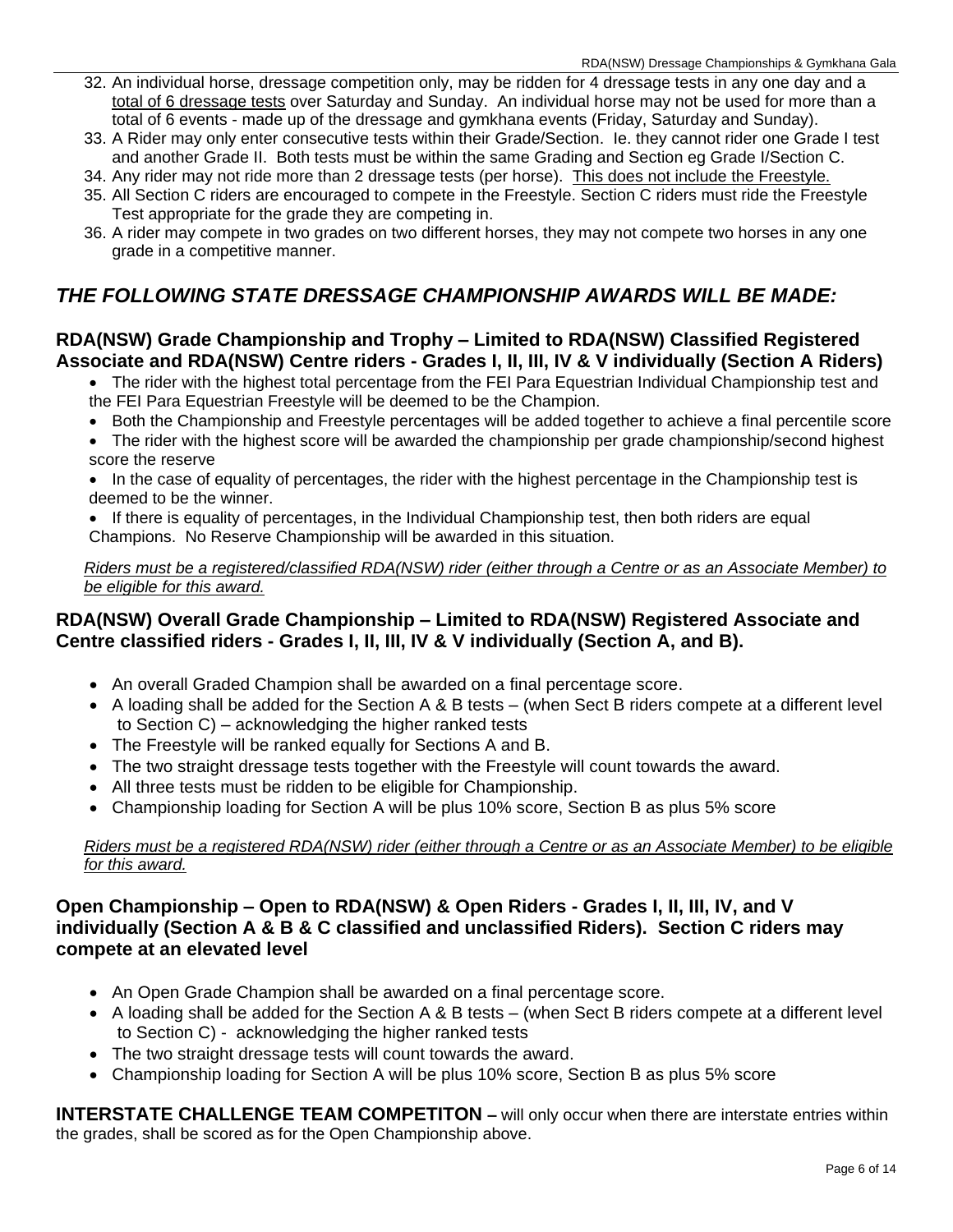## **SECTION C CHAMPIONSHIP AND TROPHY – Open to all Riders competing within Section C – per grade – must ride Section C designated tests to be eligible for this award**

### **Section C Individual Graded Awards**:

- Awarded on a percentile basis per Grade
- Both the Team and Championships percentages are added together to achieve a final percentile score
- The rider with the highest score will be awarded the championship per grade/second highest score the reserve.

#### **Overall Section C Championship :**

- Overall Champion awarded to the highest percentile score from the above grade championship awards
- Reserve awarded to the second highest percentile score
- Where an equality of points exists the higher total of the collective marks, including co-efficient will decide the better placing

## **GRADE 6 CHAMPIONSHIP/RESERVE RIDERS – VIRTUS Classified riders only**

#### **SECTION A VIRTUS**

- The rider with the highest total percentage from the FEI Para Equestrian Individual Championship test and the FEI Para Equestrian Freestyle will be deemed to be the Champion.
- Both the Championship and Freestyle percentages will be added together to achieve a final percentile score
- The rider with the highest score will be awarded the championship per grade championship/second highest score the reserve

• In the case of equality of percentages, the rider with the highest percentage in the Championship test is deemed to be the winner.

• If there is equality of percentages, in the Individual Championship test, then both riders are equal Champions. No Reserve Championship will be awarded in this situation.

### **SECTION A & B VIRTUS**

- An overall Graded Champion shall be awarded on a final percentage score
- The Section A competitors will receive a high loading than the Section B competitors, acknowledging the higher ranked tests
- The Freestyle will be ranked equally for Sections A and B.
- The two straight dressage tests together with the Freestyle will count towards the award.
- All three tests must be ridden to be eligible for Championship
- Championship loading for Section A will be plus 10% score, Section B as plus 5% score

**NOTE: Riders must have a current Virtus classification to be considered for these awards.**

### **JUNIOR CHAMPIONSHIP AND TROPHY**

Open to all riders under the age of 12 or will not reach their 12<sup>th</sup> birthday in the year of the Championships, are eligible to compete in the Junior Championship

- An Open Grade Champion shall be awarded on a final percentage score.
- A loading shall be added for the Section A & B tests (when Sect B riders compete at a different level to Section C) – acknowledging the higher ranked tests
- The two straight dressage tests will count towards the award.
- Where an equality of points exists the higher total of the collective marks, including co-efficients will decide the better placing.
- Championship loading for Section A will be plus 10% score, Section B as plus 5% score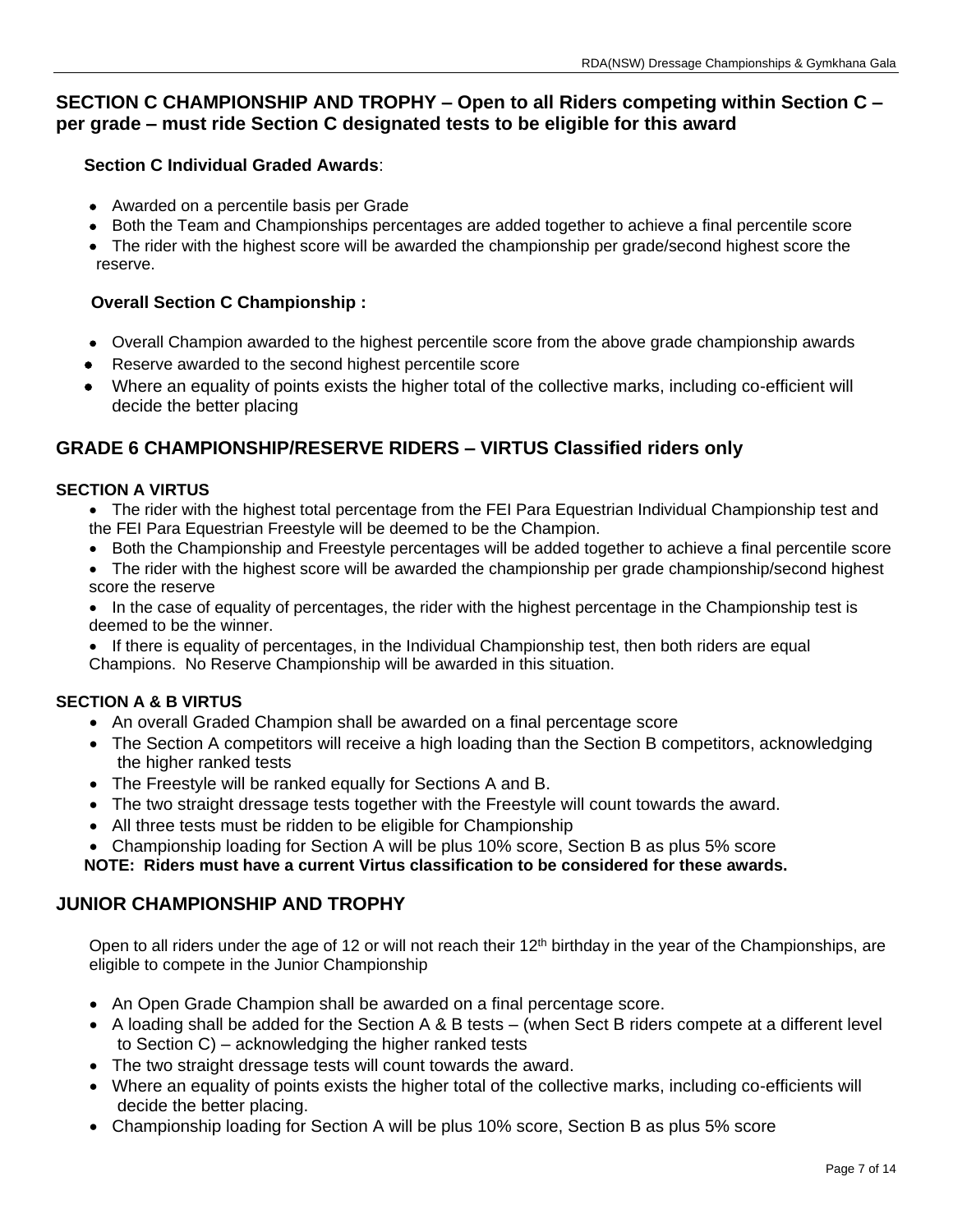#### **SIEC TROPHY**

Awarded to a **RDA(NSW) Centre Rider on a Centre owned horse** with multiple regular riders, with the highest point score, taken from the Dressage Preliminary and Championship Tests, during the weekend. This award is given to the centre horse.

### **JAN GEARY ENCOURAGEMENT AWARD**

Section C & D riders - must be a Centre rider on a Centre horse – this is a rider award selected by the judges present over the weekend. The rider with the greatest number of nominations, is the winner. If there is a conflict between riders, the organising committee may be consulted.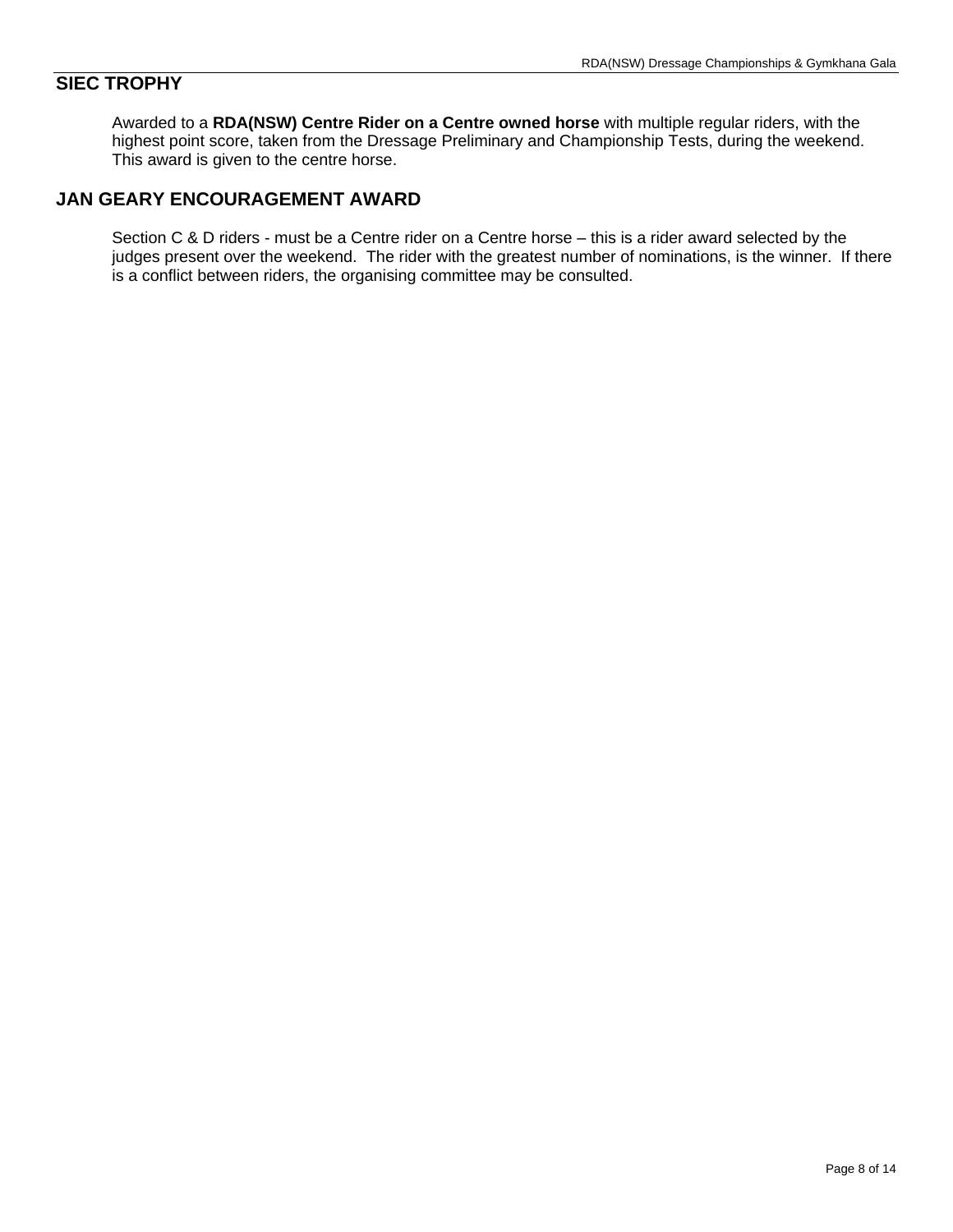## **SCHEDULE OF COMPETITIONS – GYMKHANA EVENTS**

| <b>Rider in Action</b> | <b>Prix Caprilli</b> |
|------------------------|----------------------|
| Led                    | Led Walk / G Jumping |
| Walk                   | Walk / G Jumping     |
| Trot                   | Trot / F Jumping     |
| Canter                 | Canter / E Jumping   |

Ribbons will be awarded to  $6<sup>th</sup>$  place.

Gymkhana Competitors may enter all events or a single event.

### **PRIX CAPRILLI:**

Prix Caprilli is Dressage with small jumps, Walk & Trot tests are done within a 20m X 40m arena, Canter tests will be done in a 20m X 60m arena.

Jumps will have one side at ground level the other elevated to nominated height.

Each movement is marked out of 10 with a final percentage determining the placings.

Collective marks for the event are Gaits & Jumping Style, Impulsion, Submission & Rider Position / Effectiveness.

### **RIDER IN ACTION:**

Rider in Action - traditionally involves 3 different phases. In RDA(NSW) it involves two phases:

CoP – Control of Pace

Where riders are required to display appropriate influence on the horses paces.

Obstacle Course

- Where riders are required to negotiate a number of obstacles and are judged on the riders effectiveness and style and may include both ridden and unmounted obstacles.
- Obstacles may include:
	- o Tight corridors
	- o Bending poles
	- o Small jumps
	- o Small shapes
	- o Bridge
	- o Tarpaulin
	- o Over and Under low obstacles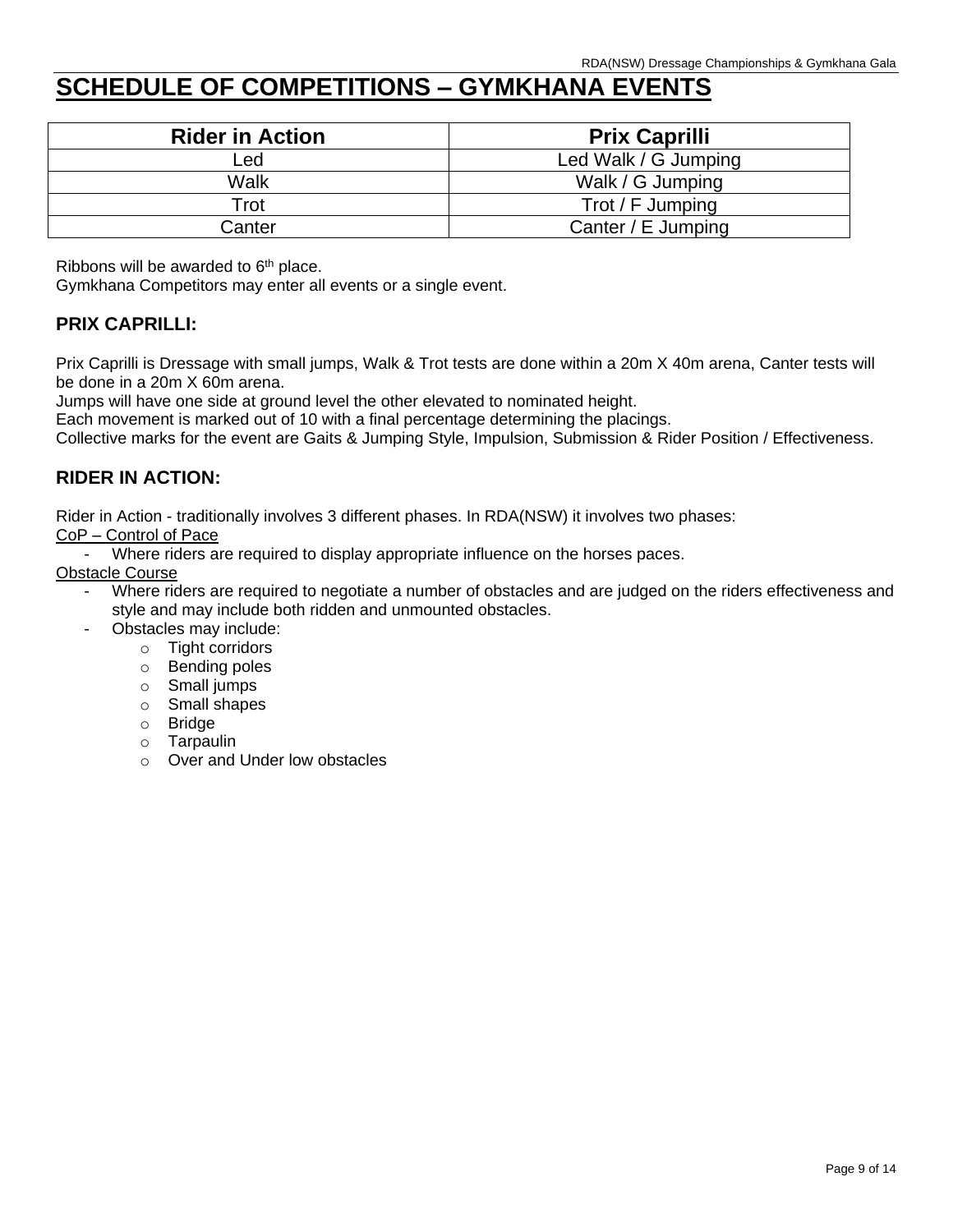### **GENERAL EVENT INFORMATION:**

- It is expected All Competitors and/or their families, will assist the organisers of the event with tasks such as set up & packing up of equipment, pencilling, stewarding arenas and ensuring the venue is kept clean & tidy.
- Only Competitors or those listed on the entry form as warm up riders, are permitted to ride horses at the venue. Warm-up riders are only allowed for grades 1, 2 or 3 or walk & trot riders in the Gymkhana events and must be nominated on the entry form.
- A time draw will be emailed to all competing RDA Centres or individually, if requested with an e-mail address supplied.
- Bridle numbers will be allocated in the draw. Equestrian Bridle Number kits must be used and should purchased at a saddlery prior to the event.
- **Tack Rooms –** Shared Tack rooms will be made available however will not be locked. Competitors are able to book a private tack room – surcharge applies.
- **Tack Room / Stable competition –** Centres and Individuals & other Group Members are encouraged to decorate their team tack room with appropriate items e.g. Centre colours, information about riders and their horses etc. A prize will be presented to the best decorated tack room. Presentation will be held at the conclusion of the event.
- Commanders are permitted in all Sections **EXCEPT Section A within Grades 4 & 5**
- Vision impaired riders are entitled to a mounted familiarisation of the competition arena before competing by walking around the inside of the competition arena in both directions. The rider is permitted to have additional support during the competition such as visual markers or callers. This additional support is to be provided by the rider. Vision impaired riders are also entitled to suggest a marked area for warm up. **Please make this request on your entry form.**

#### **Presentation Schedule will be announced during the event. Final Presentation will commence approximately 1 hour after the last Dressage test on Sunday. All Riders must attend in full Competition dress.**

#### **Riders Forum:**

The RDA(NSW) Riders Representative will be holding a Rider's forum during the event. Date/Time to be confirmed.

#### **Coaches Forum:**

A Coaches forum is proposed to be held at the same time as the Riders Forum. Date/Time to be confirmed.

#### **Thursday evening briefing @ 7pm:**

All personnel staying on grounds on Thursday night are required to attend.

#### **Friday competition briefing @ 9.30am:**

Riders, Coaches are requested to attend. Details will be provided with the Event schedule.

#### **Friday night welcome, Gymkhana Presentation and Event briefing @ 7pm:**

All Riders, Coaches are requested to attend. Details will be provided with the Event schedule.

#### **Saturday Night Dinner @ 7pm:**

This is an opportunity for Riders & Coaches to network. Presentation of the RDA(NSW) DVD Dressage Competition and Saturday Dressage events. BYO Dinner - Access to the Riders Retreat Kitchen and BBQ will be available for use.

#### **Sharing of the venue**

The venue may have additional concurrent events. Competitors are requested to follow the instructions of the RDA(NSW) State Dressage Committee with regard to permitted riding areas.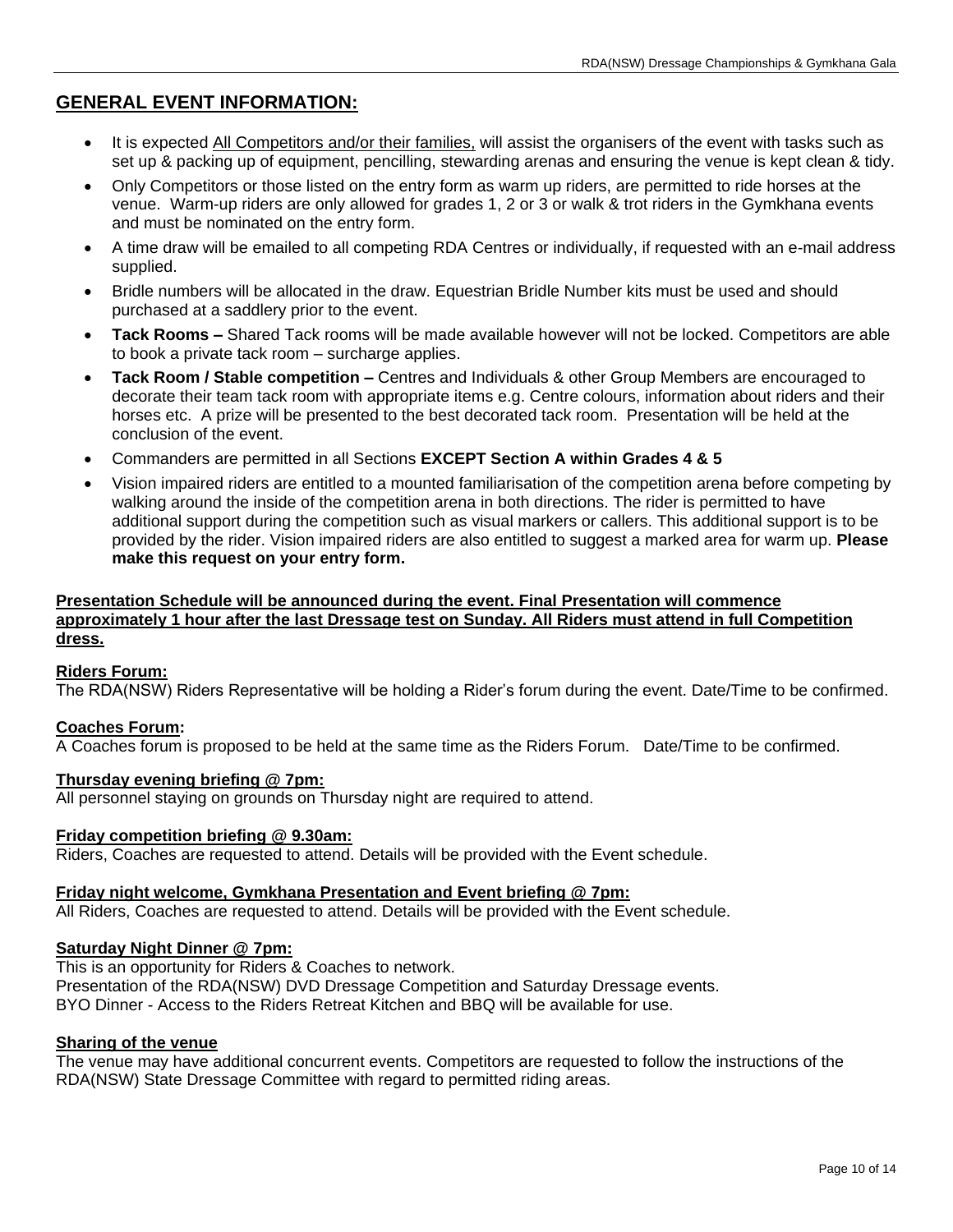**FREESTYLE TESTS** – open to all riders although not counted within Section C or Junior Championships.

CD's or USB's must be handed to a dressage committee representative at the Secretary's desk by 9am on Saturday the day of the Freestyle competition. **Music files should be saved as MP3's**. It is suggested that competitors have a second identical CD (preferably on a different brand of CD) on the day. Please ensure only the music to be played is on the disc and no other tracks are to be recorded thereon. Please check your CD's to ensure they are in correct working order.

A sound check will be conducted on Friday 26th August between 4pm & 5pm. Riders are permitted to ride on the outside of the arena. Please indicate on the entry form if you will be attending the sound check.

Each rider should ensure a helper is available to direct the sound deck to increase or decrease the volume of the music during the test. This helper should be standing at least 5 metres from the arena.

#### **Each CD or USB must:**

- (a) Clearly show the Name, Grade and Section of the competitor
- (b) Must be MP3 format 2 copies provided **– enabling us to play on SIEC equipment provided**
- (c) Indicate when the music is to be started (i.e. when the rider holds up their hand, when helper indicates)
- (d) **There must be no other recordings on this CD, except that required for the Freestyle Test.**  Commercially recorded CDs, or multiple recorded CDs will be returned as **unacceptable. Please ensure your CD notates when you want the music to start – eg when the called raises their hand, after the salute.**

#### **A CD WILL NOT BE ACCEPTED IF ALL THE ABOVE IS NOT ADHERED TO.**

**The RDA(NSW) Dressage Committee members are there to help all Competitors have a successful and safe event. Please discuss any concerns or requests with the Committee either before the event by emailing [dressage@rdansw.org.au](mailto:dressage@rdansw.org.au) or in person at the event.**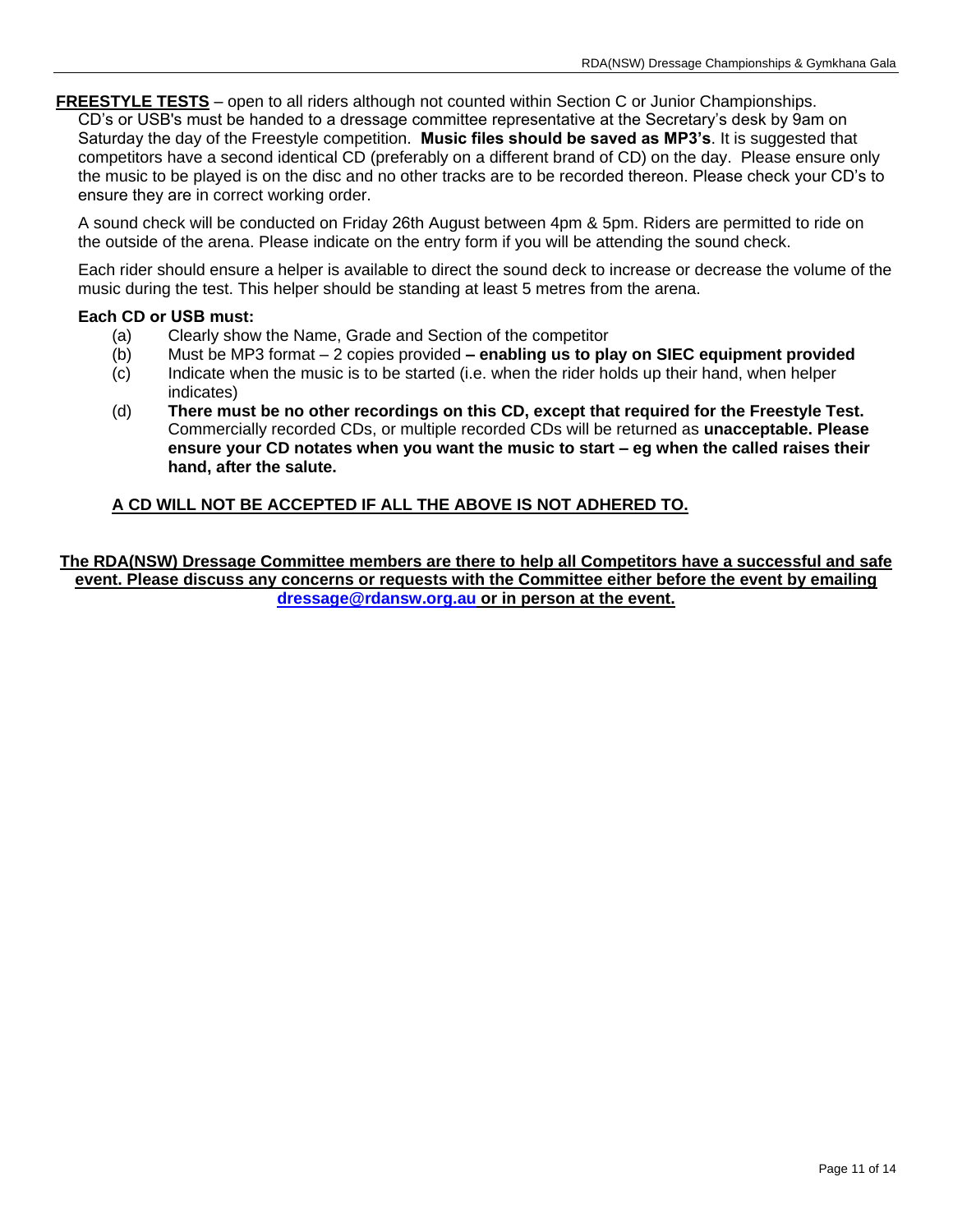

## **RDANSW Prix Caprilli Walk Test**

This test is to be completed in a 20X40 metre dressage arena with a maximum height of 20cms.

|                   |                     |                                                                                                             | Commanders are permitted |                |       |          |
|-------------------|---------------------|-------------------------------------------------------------------------------------------------------------|--------------------------|----------------|-------|----------|
|                   |                     | Movement                                                                                                    | Points                   | $Co-$<br>Eff   | Total | Comments |
| 1.                | $\overline{A}$<br>X | Enter in medium walk<br>Halt. Salute. Proceed in Medium<br>walk                                             |                          |                |       |          |
| 2.                | $\overline{C}$      | Track right                                                                                                 |                          |                |       |          |
| $\overline{3}$ .  | $\sf B$<br>B        | Circle right 20 metres<br>Straight ahead around the arena                                                   |                          |                |       |          |
| 4.                | E                   | Half-circle right 15 metres and over<br>fence #1, then straight ahead,<br>turning right onto the short side |                          | X <sub>2</sub> |       |          |
| 5.                | $\overline{A}$      | Medium walk                                                                                                 |                          |                |       |          |
| 6.                | <b>KXM</b>          | Free walk on long rein                                                                                      |                          |                |       |          |
| 7.                | <b>ME</b>           | Medium walk                                                                                                 |                          |                |       |          |
| 8.                | E<br>E              | Circle left 20 metres<br>Straight ahead around the arena                                                    |                          |                |       |          |
| 9.                | B                   | Half-circle left 15 metres and over<br>fence # 2 the straight ahead, turning<br>left onto short side        |                          | X <sub>2</sub> |       |          |
| 10.               | <b>FXH</b>          | Change rein                                                                                                 |                          |                |       |          |
| $\overline{11}$ . | $\overline{B}$      | Half circle to X, straight ahead                                                                            |                          |                |       |          |
| 12.               | G                   | Halt, Salute. Leave arena on long<br>rein                                                                   |                          |                |       |          |

## **Collective marks**

| Gaits and Jumping Style        | X <sub>2</sub> |                                                                                                                         |
|--------------------------------|----------------|-------------------------------------------------------------------------------------------------------------------------|
| Impulsion                      | X <sub>2</sub> |                                                                                                                         |
| Submission                     | X <sub>2</sub> |                                                                                                                         |
| Rider: Position, Effectiveness | X <sub>2</sub> |                                                                                                                         |
| <b>TOTAL</b>                   | 220            |                                                                                                                         |
| <b>ERRORS OF COURSE</b>        |                | All refusals are treated as errors of course.<br>Knock-downs or errors of course are treated as                         |
| <b>FINAL PERCENTAGE</b>        |                | errors of test with a deduction of one or two<br>points at each occurrence, depending on severity.<br>Errors of Course: |
| Judges signature:              |                | 1st error, 2 point deduction<br>2nd error, 4 point deduction<br>3rd error, Elimination                                  |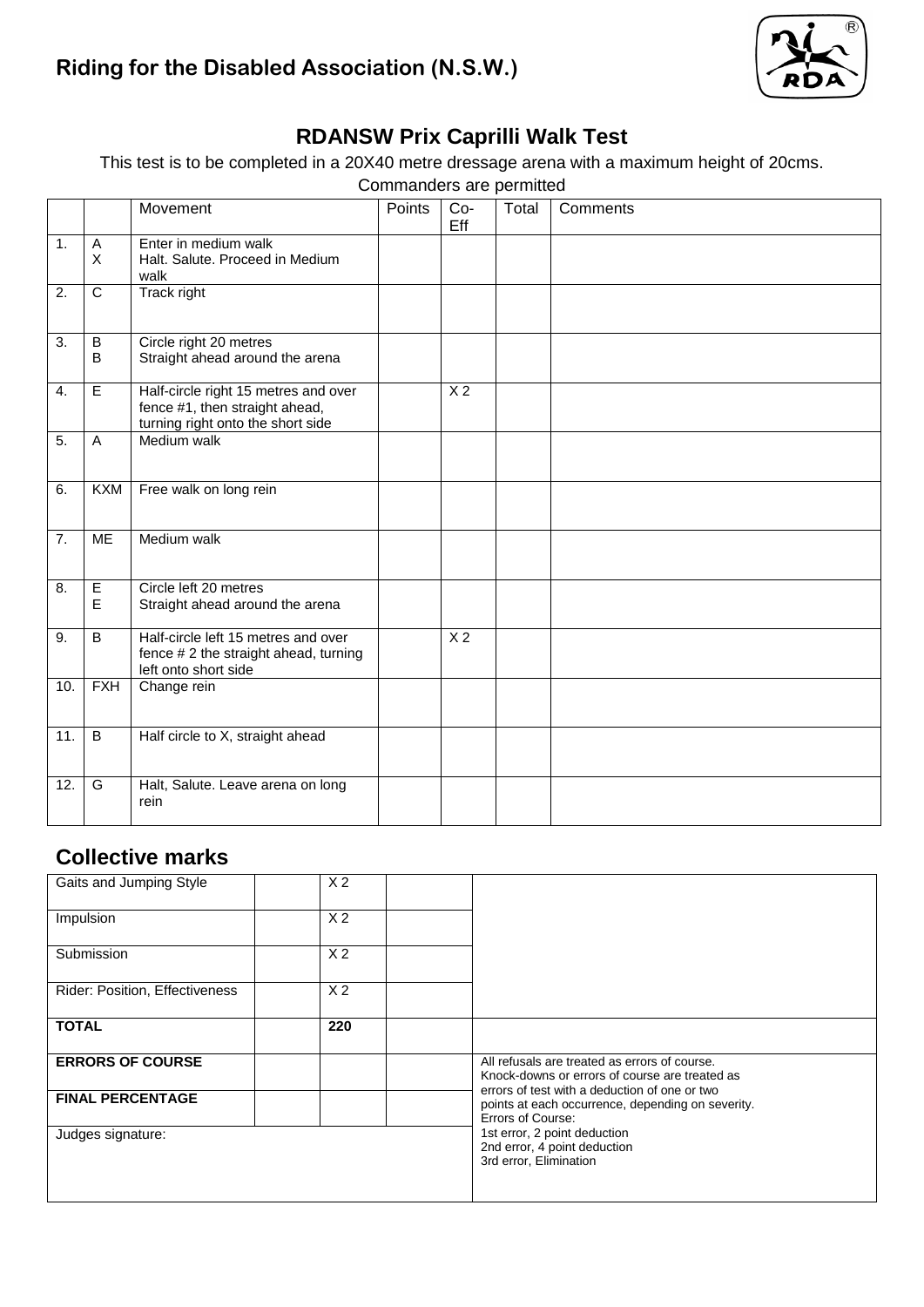

## **RDANSW Prix Caprilli Trot Test**

This test is to be completed in a 20X40 metre dressage arena with a maximum fence height of 20cms.

Commanders are permitted.

|                  |                     | Movement                                                                                             | Points | Co-<br>Eff      | Total | Comments |
|------------------|---------------------|------------------------------------------------------------------------------------------------------|--------|-----------------|-------|----------|
| 1.               | $\overline{A}$<br>X | Enter in working trot<br>Halt. Salute. Proceed in working trot                                       |        |                 |       |          |
| 2.               | $\mathbf C$         | Track right                                                                                          |        |                 |       |          |
| 3.               | B<br>B              | Circle right 20 metres<br>Straight ahead around arena                                                |        |                 |       |          |
| 4.               | E                   | Half-circle right 15 metres and over<br>fence #1, then straight ahead, turn<br>right onto short side |        | X <sub>2</sub>  |       |          |
| 5.               | $\overline{A}$      | Medium walk                                                                                          |        |                 |       |          |
| 6.               | <b>KXM</b>          | Free walk on long rein                                                                               |        |                 |       |          |
| $\overline{7}$ . | $\overline{c}$      | Working trot                                                                                         |        |                 |       |          |
| 8.               | $\mathsf E$<br>E    | Circle left 20 metres<br>Straight ahead around arena                                                 |        |                 |       |          |
| 9.               | B                   | Half-circle left 15 metres and over<br>fence # 2 then straight ahead, turn<br>left onto short side   |        | $\overline{X}2$ |       |          |
| 10.              | <b>FXH</b>          | Change rein                                                                                          |        |                 |       |          |
| 11.              | $\overline{B}$      | Half circle to X, straight ahead                                                                     |        |                 |       |          |
| 12.              | G                   | Halt, Salute. Leave arena on long<br>rein                                                            |        |                 |       |          |

## **Collective marks**

| Gaits and Jumping Style        | X <sub>2</sub> |                                                                                                                         |
|--------------------------------|----------------|-------------------------------------------------------------------------------------------------------------------------|
| Impulsion                      | X <sub>2</sub> |                                                                                                                         |
| Submission                     | X <sub>2</sub> |                                                                                                                         |
| Rider: Position, Effectiveness | $X_3$          |                                                                                                                         |
| <b>TOTAL</b>                   | 230            |                                                                                                                         |
| <b>ERRORS OF COURSE</b>        |                | All refusals are treated as errors of course.<br>Knock-downs or errors of course are treated as                         |
| <b>FINAL PERCENTAGE</b>        |                | errors of test with a deduction of one or two<br>points at each occurrence, depending on severity.<br>Errors of Course: |
| Judges signature:              |                | 1st error, 2 point deduction<br>2nd error, 4 point deduction<br>3rd error, Elimination                                  |